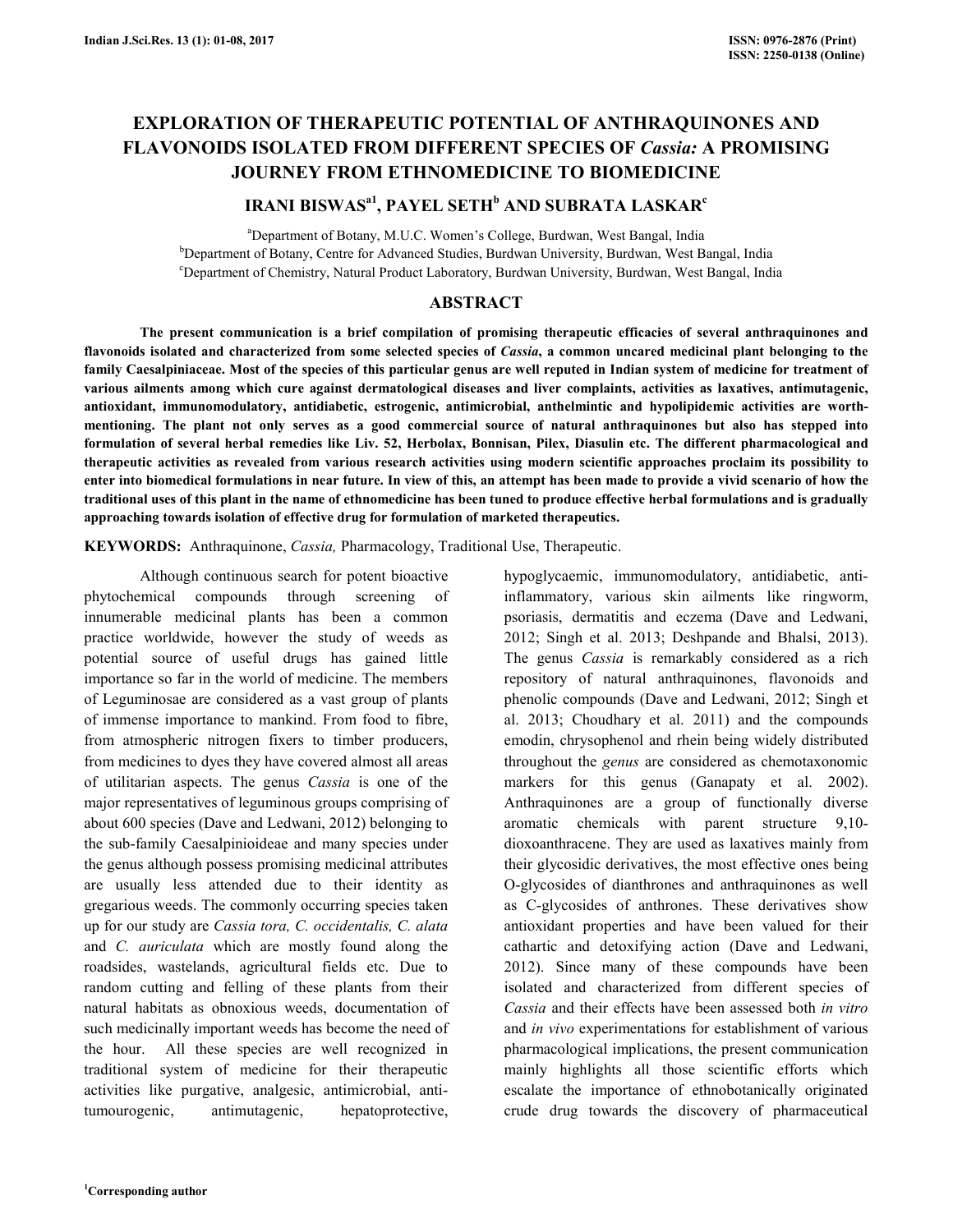products or more appropriately biomedicines. The review comprises of a brief introduction of the traditional knowledge of the selected species of *Cassia* as ethnomedicine (Table 1), tabulates the pharmacological activities of anthraquinones, flavonoids as well as their derivatives so far isolated from them (Table 2) and finally discusses about the polyherbal formulations which are available in the market from different species of *Cassia*  (Table 3). In addition to Mercina capsule and Hyponidd

tablet, some other polyherbal marketed formulations of *Cassia auriculata* like Dianex, Diamed, Aavirai kudineer and Madhumeha churna have also proved their efficacy *in vivo* as antihyperglycaemic and antidiabetic agents. (Kainsa et al. 2012). Thus the future prospect of the isolated phytochemicals are thoroughly discussed which are potent enough to be developed into biomedicines after proper clinical trial.

## **Table 1: Ethnomedicinal importance of some selected species of** *Cassia.*

| Name of the     | <b>Ethnomedicinal uses</b>                                                                                        |  |  |
|-----------------|-------------------------------------------------------------------------------------------------------------------|--|--|
| species         |                                                                                                                   |  |  |
| 1.Cassia        | Whole plant: Plant extract is used in curing eye inflammation in Ayurveda. Also used in Jamaican folk-            |  |  |
| occidentalis    | medicine for curing diarrhea, dysentery, constipation, fever, cancer, eczema and venereal diseases (Dave and      |  |  |
|                 | Ledwani, 2012). It is also used to cure sore of eyes, hematuria, rheumatism, typhoid, asthma, disorder of         |  |  |
|                 | haemoglobin, leprosy. An infusion of bark is given in diabetes (Khare 2004). Root: A paste made out of roots      |  |  |
|                 | is considered as a specific remedy for ringworm, eczema and other skin ailments (Kathirval and Sujatha,           |  |  |
|                 | 2011-2012). Infusion of roots (10-20g) considered useful in obstruction of stomach and incipient dropsy.          |  |  |
|                 | Roots are also used as veterinary medicines for animal diseases and as antidote in case of poison. It is also     |  |  |
|                 | used against gastric complaints, to increase lactation, in whooping cough etc. Decoction of roots with black      |  |  |
|                 | pepper is used for filarial disease (Dave and Ledwani, 2012). Leaves : Leaf paste applied on healing              |  |  |
|                 | wounds, sores, itch and cutaneous diseases. It is also used in bone fracture, fever, ringworm, skin diseases,     |  |  |
|                 | throat infection and wounds. Twigs are used as tooth brushes, leaves are burnt and the soot obtained is mixed     |  |  |
|                 | with coconut oil and applied on eye-lids for cooling sleep (Dave and Ledwani, 2012). Seeds: Seeds are             |  |  |
|                 | brewed into a coffee like beverage for asthma, malaria, fevers and stomach complaints. It acts as a purgative     |  |  |
|                 | too (Khare 2004). Pods: The 8-10 roasted seeds of this plant are eaten for cough problems in India. Decoction     |  |  |
|                 | of fruits are used in the treatment of mental disorders (Dave and Ledwani, 2012).                                 |  |  |
| 2. Cassia tora  | Whole plant: 2 Ayurvedic preparations—'Dadrughan-vati' and 'Chakramardha tailamu' are beneficial for              |  |  |
|                 | ringworm, eczema, leucoderma and other skin diseases. The plant also pacifies dandruff, constipation, cough,      |  |  |
|                 | hepatitis, fever and haemorrhoids. Root: Root is used as bitter tonic, stomachic, antidote against snake bite, in |  |  |
|                 | worm infection, abdominal tumours, bronchitis, asthma. Leaves: Used as antiperiodic, in liver disorders, paste    |  |  |
|                 | of leaves applied to ringworm, eczema,cut wounds, ulcers. Decoction of leaves used as laxative, in gout,          |  |  |
|                 | sciatica and joint pain. Seeds: Used in eye diseases, liver complaints, ear aches, leprosy, psoriasis, in vision  |  |  |
|                 | improvement, diuretic, lowering cholesterol and blood pressure (Choudhary et al., 2011).                          |  |  |
| 3. Cassia alata | Whole plant: Bark used to treat skin diseases. Extract of aerial parts is CNS depressant, diuretic and anti-      |  |  |
|                 | inflammatory. Used to treat bronchitis and asthma. Leaves: Antiparasitic, used in eczema, bronchitis, asthma,     |  |  |
|                 | ringworm and snake bites. Herbal lotion prepared from leaves is used in tinea infections, scabies, herpes,        |  |  |
|                 | blotch, eczema, mycosis, purgative. Decoction of leaves and flowers used as expectorant. Root: In Surinam,        |  |  |
|                 | root extract used to treat uterus disorder (Meenupriya et al. 2014).                                              |  |  |
| Cassia<br>4.    | Whole plant: Treatment of skin diseases, asthma, conjunctivitis and renal disorders. Used as a cure for           |  |  |
| auriculata      | rheumatism and diabetes. Leaves: Used in chronic fever, skin diseases, stomachic, treatment of diabetes,          |  |  |
|                 | thermogenic, constipating and expectorant. Seeds: Bitter, astringent, cooling, ophthalmic, diuretic (Dave and     |  |  |
|                 | Ledwani, 2012).                                                                                                   |  |  |
|                 | Flowers: dried powder with goats milk taken orally to prevent white discharge in women, used in diabetes,         |  |  |
|                 | dandruff.                                                                                                         |  |  |
|                 | Roots: Useful in urinary discharges, cures tumours, skin diseases and asthma. Powder of bark used for             |  |  |
|                 | chronic dysentery (Kainsa et al. 2012).                                                                           |  |  |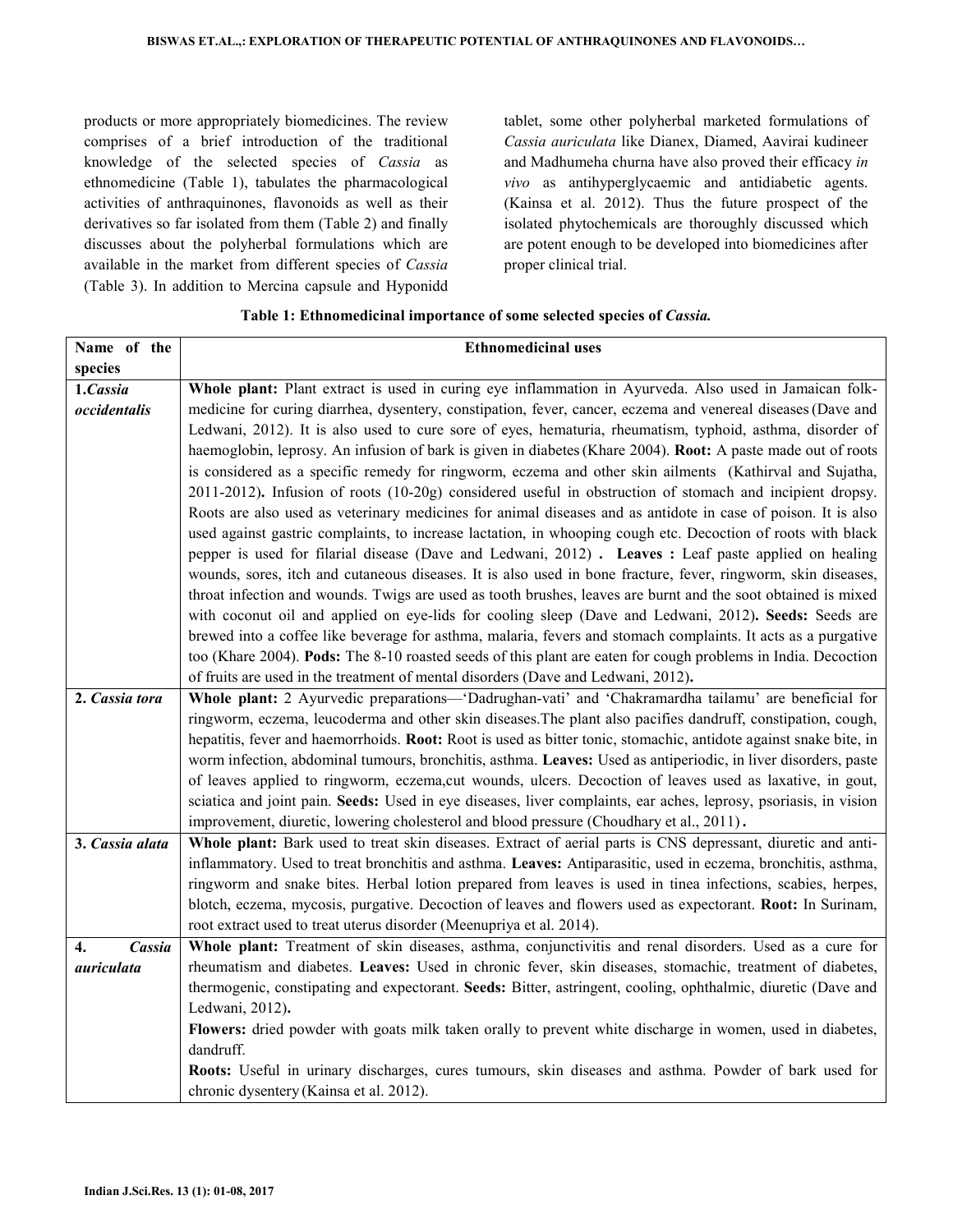| Name of                 | <b>Active constituent (s)</b>                            | Type of extract                                                    | <b>Type of Activity</b>                | References            |
|-------------------------|----------------------------------------------------------|--------------------------------------------------------------------|----------------------------------------|-----------------------|
| the species             |                                                          |                                                                    |                                        |                       |
| 1.Cassia<br>occidentali | i) Emodin                                                | Ethanolic root extract                                             | Antibacterial activity                 | Chukwujekwu,<br>2006. |
| S                       | ii)1,8 dihydroxy anthra-quinone,                         | Ethanolic<br>chloroform<br>and                                     | Antimalarial activity                  | Winter et al., 1995;  |
|                         | emodin                                                   | extract of root bark                                               |                                        | Batista et al., 2009; |
|                         |                                                          |                                                                    |                                        | Pandeti et al., 2014  |
|                         | iii) Chrysophanol                                        | fraction<br>Isolated<br>from<br>of<br>methanolic extract of leaves | Hepatoprotective<br>activity (in vivo) | Rani et al., 2010.    |
|                         | iv) 4,4'5,5'-Tetrahydroxy-2,2'-                          | Isolated from methanolic                                           | Hepatoprotective                       | Sastri et al., 2011.  |
|                         | methoxy-9,9'-bisanthraquinone                            | fraction of aqueous extract of                                     | activity                               |                       |
|                         |                                                          | seed                                                               |                                        |                       |
|                         | v) Chrysophanol, aloe-emodin,                            | Isolated from root and seed                                        | Laxative/purgative                     | Vijayalakshmi et      |
|                         | emodin, rhein                                            | extract                                                            | activity                               | al., 2013.            |
|                         | vi) Chrysophanone, emodin                                | Isolated from seed extract                                         | Wound healing property                 | Abu-Darwish &         |
|                         |                                                          |                                                                    |                                        | Ateyyat, 2008         |
| 2. C. tora              | i) Chrysophanol and Obtusifolin                          | Ethyl acetate extract of seeds                                     | In<br>vitro<br>inhibitory              | Jang et al. 2007.     |
|                         |                                                          |                                                                    | activity<br>protein<br>on              |                       |
|                         |                                                          |                                                                    | glycation                              |                       |
|                         | Aurantio-obtusin,<br>chryso-<br>$\overline{ii}$          | Ethyl acetate extract of seeds                                     | inhibitory<br>vitro<br>In              | Jang et al. 2007.     |
|                         | obtusin-2-O-beta-D-glucoside                             |                                                                    | aldose<br>activity<br>on               |                       |
|                         |                                                          |                                                                    | reductase                              |                       |
|                         | iii) Chrysophanol, Emodin and                            | Ethanolic/aqueous extract of                                       | Antigenotoxic properties               | Das et al. 2011.      |
|                         | Rhein.                                                   | leaves                                                             |                                        |                       |
|                         | iv)Flavonoids:<br>Luteolin-7- $O$ - $\beta$ -            | Seed extract                                                       | Anti-psoriatic activity                | Vijayalakshmi and     |
|                         | glucopyranoside, quercitin-3- O-                         |                                                                    |                                        | Geetha; 2014.         |
|                         | $\beta$ -D-glucuronide, formononetin-7-                  |                                                                    |                                        |                       |
|                         | $O$ - $\beta$ -D-glucoside                               |                                                                    |                                        |                       |
|                         | v)Aloe-emodin,<br>emodin,                                | Butanol fraction of methanolic                                     | Immunostimulatory                      | Cherng et al.2008.    |
|                         | chrysophanol, rhein                                      | extract                                                            |                                        |                       |
|                         | vi)Naphthopyrone glucoside                               | Seed extract                                                       | Antidiabetic activity                  | Chaurasia et al.      |
|                         |                                                          |                                                                    |                                        | 2011; Lee et al.      |
|                         |                                                          |                                                                    |                                        | 2006.                 |
|                         | vii)Chrysophanol, chryso-obtusin<br>and aurantio-obtusin | Methylene fraction of<br>methanolic extract of seeds.              | Antimutagenic                          | Das et al. 2011.      |
|                         | viii)Cassiaside, rubro-fusarin                           | Butanol fraction of methanolic                                     | Antimutagenic                          | Das et al. 2011.      |
|                         | gentiobioside, alaternin                                 | extract of seeds                                                   |                                        |                       |
|                         | ix)Aurantio-obtusin                                      | 70% ethanolic extract of seeds                                     | Estrogenic activity,                   | Das et al. 2011; Ki   |
|                         |                                                          |                                                                    | antiallergic activity                  | et al. 2015.          |
|                         | x)Aloe-emodin, 1,8-dihydroxy-3-                          | Methanolic extract of leaf                                         | Purgative activity                     | Maity and Dinda;      |
|                         | (hydroxymethyl)-anthraquinone                            |                                                                    |                                        | 2003                  |
|                         | xi) Emodin, aloe-emodin                                  | Methanolic extract of seed                                         | Purgative activity                     | Maity and Dinda;      |
|                         |                                                          |                                                                    |                                        | 2003                  |
|                         | xii) Ononitol monohydrate                                | Ethanolic extract of leaves                                        | Hepatoprotective agent                 | Das et al. 2011.      |
|                         |                                                          |                                                                    | (in vivo)                              |                       |
|                         | xiii) Cassiaside, rubrofusarin,                          | Seed extract                                                       | Hepatoprotective agent                 | Das et al. 2011.      |

| Table 2: Pharmacological activities of isolated anthraquinones and flavonoids from selected species Cassia. |  |  |
|-------------------------------------------------------------------------------------------------------------|--|--|
|                                                                                                             |  |  |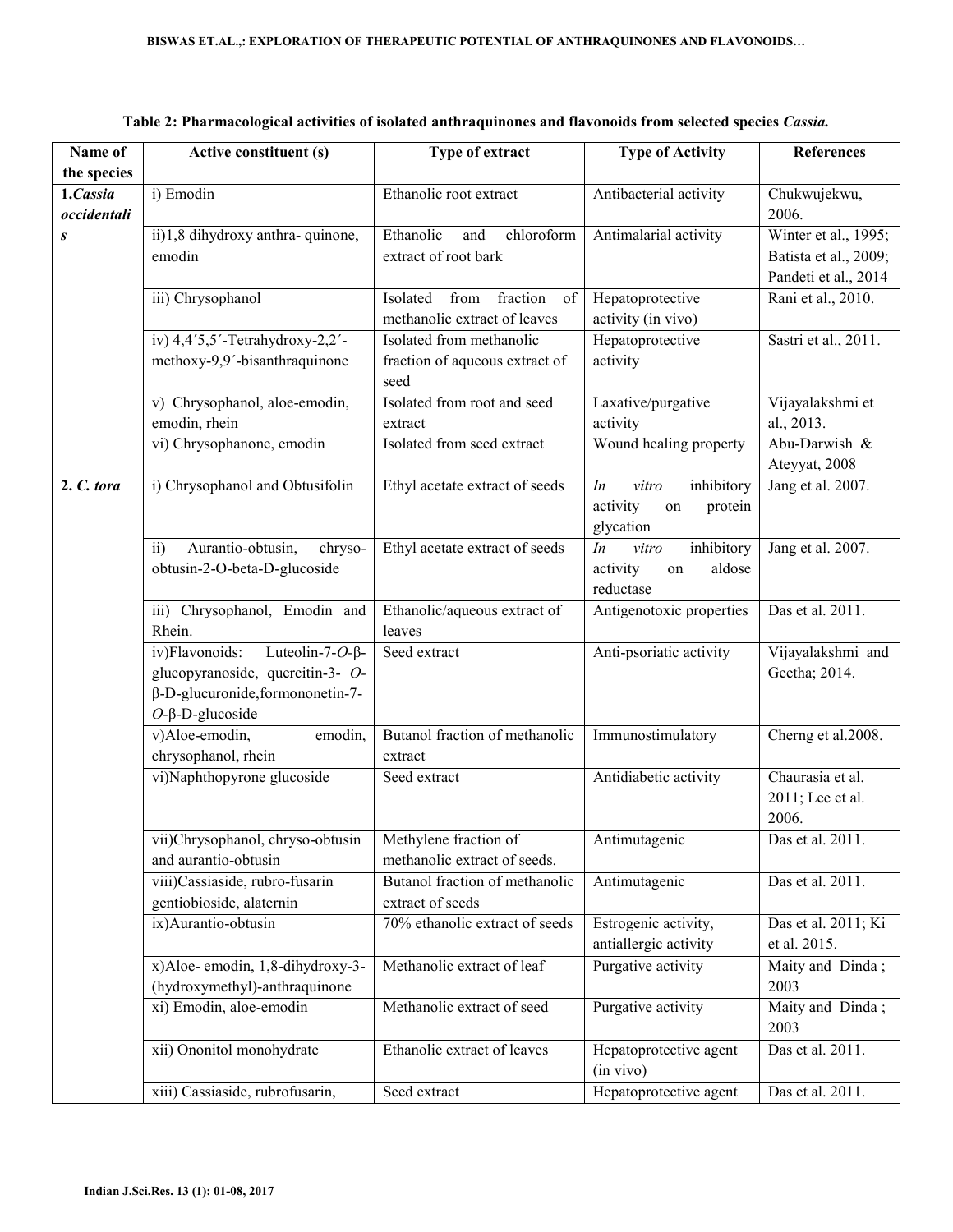|                     | rubrofusarin-6- $\beta$ -gentiobioside                                                                                                                               |                                                                            |                                                             |                                                                            |
|---------------------|----------------------------------------------------------------------------------------------------------------------------------------------------------------------|----------------------------------------------------------------------------|-------------------------------------------------------------|----------------------------------------------------------------------------|
|                     | xiv) Emodin, physcion, rhein,<br>aloe-emodin                                                                                                                         | Chloroform fraction of<br>ethanolic extract of seed and<br>leaves          | Antifungal activity (in<br>vivo)                            | Choudhary et al.,<br>2011                                                  |
|                     | xv) Chrysophanic acid-9-<br>anthrone, chrysophanol                                                                                                                   | Aqueous extract of defatted<br>seed                                        | Antifungal activity                                         | Das et al. 2011.                                                           |
|                     | xvi) Torachrysone, toralactone,<br>aloe-emodin, rhein, emodin                                                                                                        | Aqueous extract of seed                                                    | Antibacterial activity                                      | Choudhary et al.,<br>2011                                                  |
|                     | xvii) Alaternin, cassiaside,<br>rubrofusarin gentiobioside                                                                                                           | Seed extract;                                                              | Antioxidant activity                                        | Das et al. 2011.                                                           |
|                     | xviii) Glucoaurantioobtusin                                                                                                                                          | Methanolic extract of seed                                                 | Hypotensive activity                                        | Choudhary et al.,<br>2011                                                  |
|                     | xix) Emodin                                                                                                                                                          | Leaf, stem and seed extract                                                | Antioxidant activity,<br>Antitumour activity,               | Meena et al.2010;<br>Jain and Patil 2010.                                  |
| 3. C.alata          | i) Rhein and Kaempferol                                                                                                                                              | Hydro-methanolic extract of<br>leaves                                      | Antiallergic activity                                       | Singh et al. 2012.                                                         |
|                     | ii) Kaempferol-3-o-sophoroside                                                                                                                                       | Leaf extract                                                               | Analgesic & anti-<br>inflammatory                           | Palanichamy and<br>Nagarajan; 1990.<br>Palanichamy and<br>Nagarajan; 1990. |
|                     | iii) Kaempferol-3-o-gentiobioside                                                                                                                                    | Leaf extract                                                               | Anti-inflammatory<br>activity                               | Meenupriya et al.<br>2014                                                  |
|                     | iv) Kaempferol & Kaempferol-3-<br>o-gentiobioside                                                                                                                    | Ethyl acetate and n-butanol<br>fraction of methanolic extract<br>of leaves | Antidiabetic activity                                       | Varghese et al.<br>2013.                                                   |
|                     | v) Chrysophanic acid,<br>chrysophanol, rhein, aloe-<br>emodin, emodol, 4,5-dihydroxy-2-<br>hydroxymethylanthraquinone,<br>4,5-dihydroxy-1-hydroxy methyl<br>anthrone | Aqueous and ethanolic extract<br>of leaves                                 | Antifungal activity                                         | Phongpaichit et al.<br>2004.                                               |
|                     | vi) 1,3,8 trihydroxy -6-methyl<br>anthraquinone, Kaempferol-O-<br>diglucoside, quercitin-O-<br>glucoside, Kaempferol, rhein,<br>danthrone                            | Ethanolic & Methanolic<br>extract of leaves                                | Antibacterial                                               | Meenupriya et al.<br>2014                                                  |
| 4. C.<br>auriculata | i)DL- $\alpha$ -tocopheryl- $\alpha$ -D-<br>mannopyranoside,<br>$DL-\alpha$ -<br>tocopheryl-β-D-<br>galactopyranoside                                                | Methanolic extract of leaves                                               | Antiallergic and anti-<br>inflammatory activities           | Meenupriya et al.<br>2014                                                  |
|                     | ii)5-O-methylquercitin-7-O-<br>glucoside                                                                                                                             | Methanolic extract of flower                                               | Anti-inflammatory<br>activity                               | Meenupriya et al.<br>2014                                                  |
|                     | iii) Quercetin (a flavonol)<br>iv)1,3,8<br>trihydroxy-6-methyl-<br>anthraquinone                                                                                     | Methanolic extract of flower<br>Methanolic extract of leaves               | Antioxidant activity<br>Activity against oral<br>microflora | Meenupriya et al.<br>2014<br>Meenupriya et al.<br>2014                     |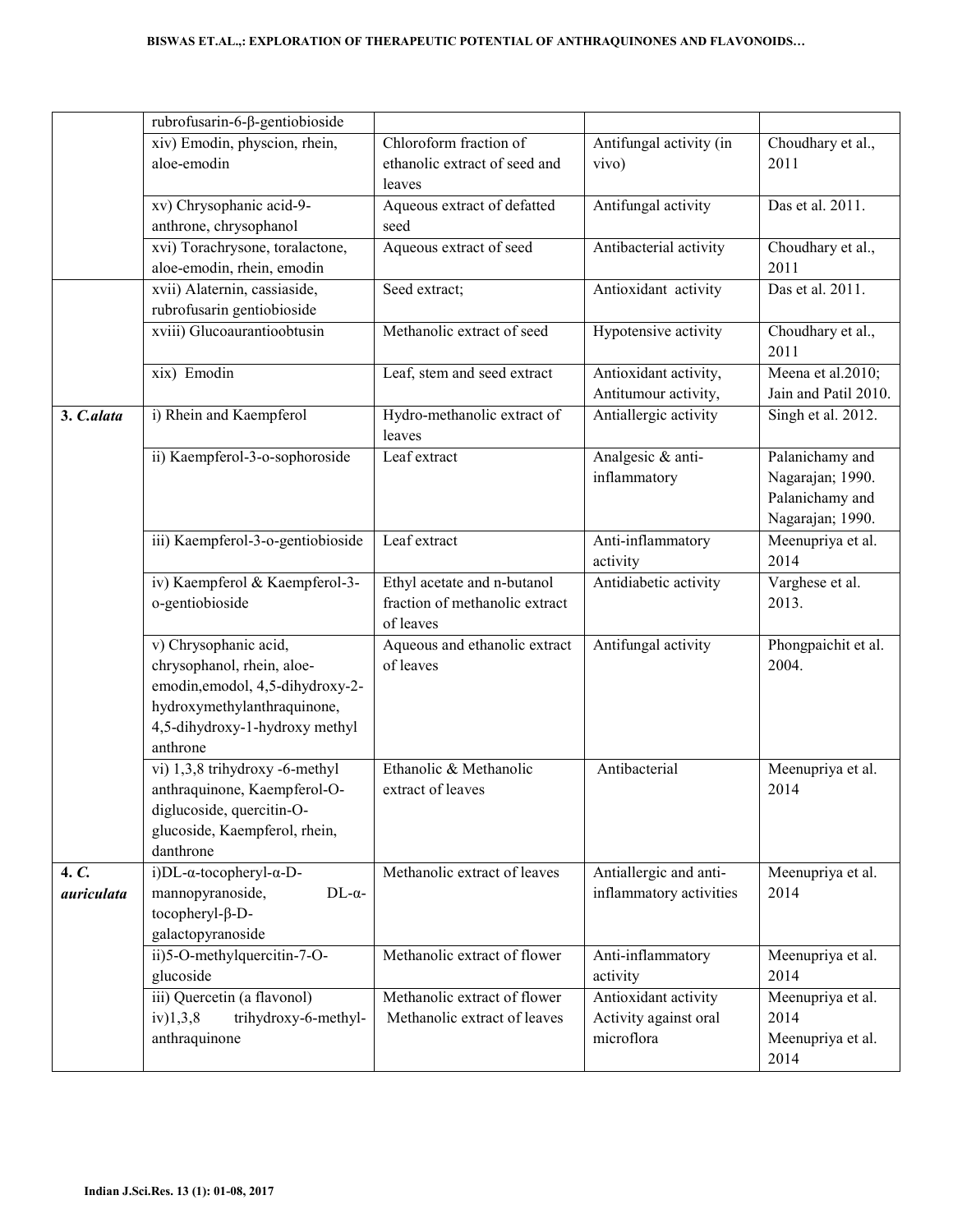| Polyherbal remedy                                                                                                                 | Name of the plant (s)                                                                                                                                                                                                                                                | Therapeutic use                                                                                                                          |
|-----------------------------------------------------------------------------------------------------------------------------------|----------------------------------------------------------------------------------------------------------------------------------------------------------------------------------------------------------------------------------------------------------------------|------------------------------------------------------------------------------------------------------------------------------------------|
| 1. Liv. 52 tablets and syrup<br>[Himalaya Health Care]. (*about 24<br>clinical reports; 92 experimental                           | C. occidentalis, Capparis spinosa, Cichorium intybus,<br>Solanum nigrum, Terminalia arjuna,<br>Achillea<br>millefolium, Tamarix gallica                                                                                                                              | Hepatoprotective, management of<br>Hepatitis A.                                                                                          |
| papers)                                                                                                                           |                                                                                                                                                                                                                                                                      |                                                                                                                                          |
| 2. Herbolax capsule [Himalaya<br>Health Care]. (*about 3 clinical<br>papers)                                                      | C. occidentalis (main ingredient)                                                                                                                                                                                                                                    | Anti-constipation.                                                                                                                       |
| 3. Bonnisan drops [Himalaya Health<br>Care]. (*about 08 clinical papers)                                                          | C. occidentalis, Tinospora cordifolia, Piper longum,<br>Capparis spinosa, Emblica officinalis, Cichorium<br>Terminalia chebula, Achillea millefolium,<br>intybus,<br>Tamarix gallica, Tribulus terrestris, Boerhaavia<br>diffusa, Elettaria cardamomum and Dill oil. | Gastrointestinal discomfort in<br>infants (Dave and Ledwani, 2012).                                                                      |
| 4. Purim tablet (Himalaya Drug Co.)<br>[Dose: 1-2 tablets twice daily]. (*6<br>clinical papers)                                   | C. fistula, Curcuma longa, Psoralea corylifolia,<br>Saussurea lappa, Picorrhiza kurroa, Azadirachta<br>Tinospora cordifolia, Crataeva magna,<br>indica,<br>Triphala, Embelica ribes, Andrographis paniculata                                                         | Effective against acute and<br>chronic dermatitis, eczema, acne,<br>anthelmintic, improves liver<br>function, act as natural detoxifier. |
| 5. Pilex tablet & ointment<br>(Himalaya Drug Co.) [Dose:<br>1/2tablets twice or thrice daily]. (*18<br>clinical papers)           | C. fistula. Commiphora wightii, purified Shilajit,<br>Azadirachta indica, Triphala, Berberis<br>aristata,<br>Bauhinia variegate, Mesua ferrea                                                                                                                        | Helpful in bleeding or non-<br>bleeding piles, haemorrhoids,<br>varicose veins, anal discomfort.                                         |
| 6. Orthoease capsules (Universal<br>Pharmaceuticals Ltd.) [2 capsules<br>twice daily]                                             | C. fistula, Commiphora mukul, Yogaraja guggulu<br>choornam, Alpinia galangal, Acorus<br>calamus,<br>Withania somnifera etc.                                                                                                                                          | Herbal supplement for joint care<br>and arthritis.                                                                                       |
| 7. Hadensa capsules (ayurvedic) &<br>ointment (allopathic) (Dollar<br>Company Pvt. Ltd). [1 capsule 3<br>times daily after meal]. | C. fistula, Plumbago zeylanica, Triphala, Zingiber<br>officinalis, Curcuma aromatic, Vitex negundo,<br>Azadirachta indica, Withania somnifera, Piper<br>nigrum, P. longum, Abies webbiana etc                                                                        | Capsules used for piles, also has<br>laxative and wormicidal property.<br>Ointment used in piles, anal fistula<br>and fissures.          |
| 8. Xpiles tablet (Surya Herbal)                                                                                                   | C. fistula, pure guggul, Azadirachta indica, Mimosa<br>pudica, Aegle marmelos, Triphala, Bhasma Shilajit,<br>Berberis aristata, Bauhinia variegate, Mesua ferrea                                                                                                     | Piles, constipation.                                                                                                                     |
| 10. Mercina capsules (J & J Dechan<br>brand). [1-2 capsules $\frac{1}{2}$ an hr. before<br>breakfast, lunch & dinner].            | C. auriculata, Gymnema sylvestre, Momordica<br>charantia, Syzygium cumini, Phyllanthes emblica,<br>Melia azadirachta, Trigonella foenum-graecum,<br>Coccinia indica, Tinospora cordifolia                                                                            | Anti-diabetic- Effective control of<br>maturity onset non-insulin<br>dependent diabetes mellitus.                                        |
| 11. Hyponidd tablet (Charak Pharma<br>Pvt. Ltd) [2 tablets twice daily for 3-6<br>months]                                         | C. auriculata, Gymnema sylvestre,<br>Momordica<br>charantia, Melia azadirachta, Eugenia jambolana,<br>Tinospora<br>marsupium,<br>cordifolia,<br>Pterocarpus<br>Enicostemma littorale, Embelica officinalis and<br>Curcuma longa.                                     | Insulin sensitizing drug to cure<br>early diabetes in women with<br>polycystic ovarian syndrome.                                         |
| 12. Diasulin                                                                                                                      | C. auriculata, Coccinea indica, Curcuma longa,<br>Momordica charantia, Scoparia dulcis, Gymnema<br>sylvestre, Embelica officinalis, Syzygium cumini,<br>Tinospora cordifolia, Trigonella foenum-graecum,                                                             | Antihyperlipidemic and<br>antiperoxidative effect (Saravan<br>and Pari, 2005).                                                           |

\*Source: himalayacentroamericana.com/himalaya\_ research papers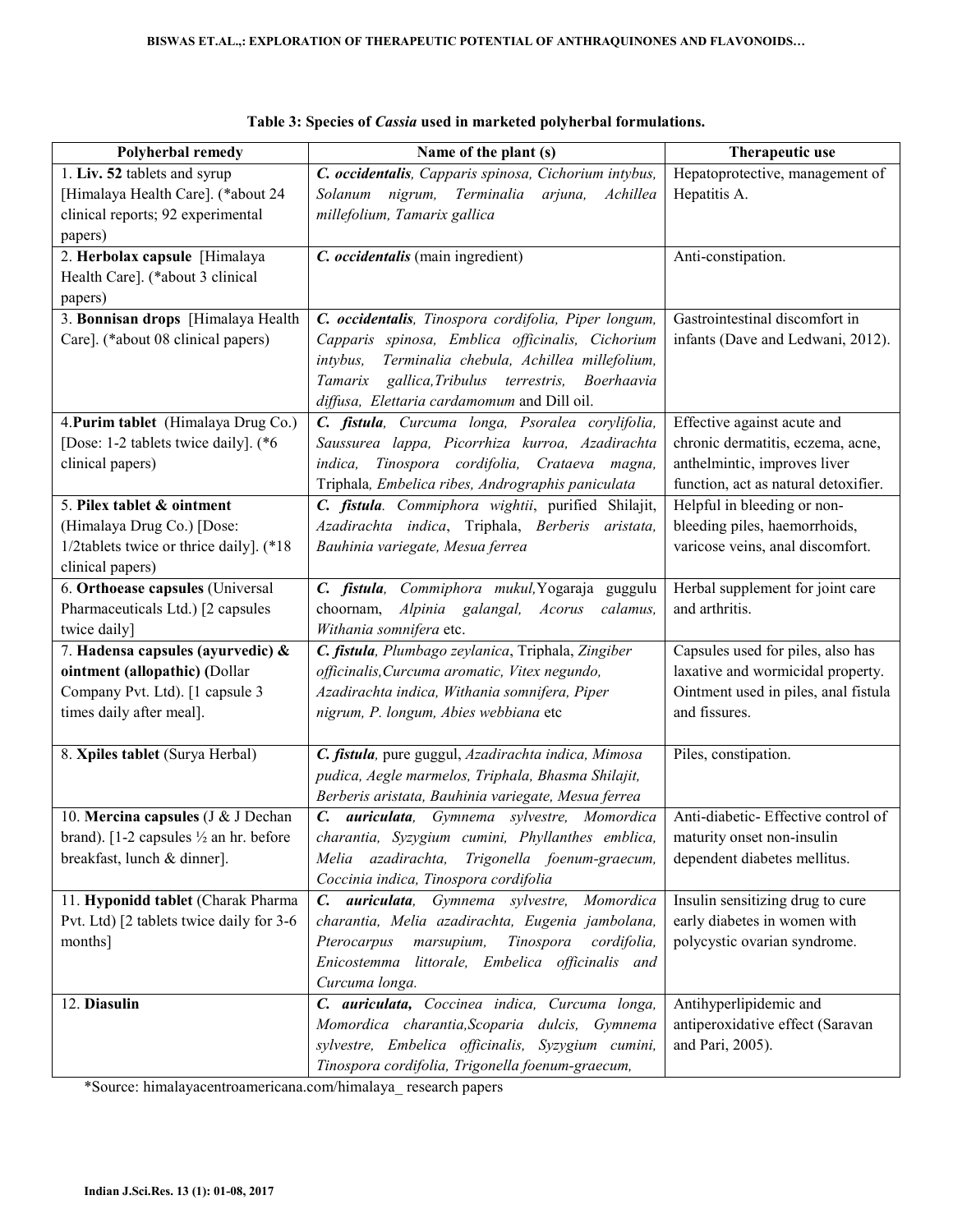#### **CONCLUSION**

 From Table 2 it is revealed that compounds like chrysophanic acid-9-anthrone, alaternin, chryso-obtusin, aurantio-obtusin, rubrofusarin, cassiaside etc along with 1,8-dihydroxyanthrone derivatives like emodin, aloeemodin, rhein, chrysophanol, physcion act as active principles for several pharmacological activities and their effect was found to be synergistic as well as specific. Thus it is expected that these species of *Cassia* together can assist in development of different herbal remedies after proper clinical trial. It may be also inferred that compounds like chrysophanol, chrysophanic acid-9 anthrone, rhein, aloe-emodin and physcion can act synergistically as potent antifungal agent especially against dermatophytes and hence promising enough for formulation of antifungal ointment. The isolated compounds like chrysophanol and ononitol monohydrate specifically have proved their potent hepatoprotective activities *in vivo* experimentally and await their clinical evaluation as hepatoprotective drug. The pharmacological effects as revealed from different studies indicate the efficacy of this plant as a potent purgative, antiallergic, anti-inflammatory, anti-diabetic and hepatoprotective agent. The present review thus provides a useful database of the immense therapeutic contributions of *Cassia* made by the isolated anthraquinones, their derivatives and flavonoids in the field of ethnopharmacology and throw light towards the ongoing development and marketing of modern herbal drugs. Thus in order to obtain lead compounds for further new drug discovery, isolation, standardization and clinical evaluation of such phytochemicals is the need of the hour through significant advances in study design and sophisticated instrumentation which will actually complete the journey from the indigenous knowledge of traditional medicine to formulation of biomedicinal products.

#### **ACKNOWLEDGEMENT**

 The corresponding author gratefully acknowledge UGC, New Delhi for financial assistance through UGC-MRP grant no. F.No.PSW-024/14- 15(ERO). The authors are highly indebted to Professor Ambarish Mukherjee of Botany Department (Burdwan University) for his invaluable suggestions and prudent guidance in every aspect of this work.

# **REFERENCES**

- Abu-Darwish S.M. and Ateyyat A.M., 2008. The pharmacological and pesticidal actions of naturally occurring 1,8-dihydroxyanthraquinones derivatives. World J. Agric.Sci., **4**(4): 495-505.
- Batista R., Junior A.D.J.S. and Oliveira A.B.D., 2009. Plant-derived antimalarial agents: New leads and efficient phytomedicines. Part II.Non-alkaloidal natural products. Molecules, **14**: 3037-3072.
- Chaurasia B., Dhakad R.S., Dhakar V.K. and Jain P.K., 2011. Preliminary phytochemical and pharmacological (Antidiabetic) screening of *Cassia tora* Linn. Int. J. of Pharm. & Life Sci., **2**(5): 759-766.
- Cherng M.J., Chiang W., Huang J.H., Lin C.M., Lee C.Y., Shih C.M. and Chiang L.C., 2008. Anthraquinones of edible wild vegetable *Cassia*  tora stimulate proliferation of human CD4<sup>+</sup> T lymphocytes and secretion of interferon-gamma or interleukin 10. Food Chemistr, **107**(4):1576- 1580.
- Choudhary, M., Gulia, Y. and Nitesh, 2011. *Cassia tora*: Its chemistry, medicinal uses and pharmacology. Pharmacologyonline, **3**:78-96.
- Chukwujekwu J.C., Coombes P.H., Mulholland D.A. and Staden J.V., 2006. Emodin, an antibacterial anthraquinone from the roots of *Cassia occidentalis*. S. Afr. J. Bot., **72** (2): 295-297.
- Das C., Dash S., Sahoo D.C., Mohanty A and Rout D., 2011. *Cassia tora*: A phyto-pharmacological overview. IJRAP, **2**(4):1162-1174.
- Dave H. and Ledwani L., 2012. A review on anthraquinones isolated from *Cassia* species and their applications. Indian J. Nat. Prod. Resour., **3**(3): 291-319.
- Deshpande H.A. and Bhalsing S.R., 2013. Recent advances in the phytochemistry of some medicinally important *Cassia* species: A review. Int. J Pharm. Med. & Bio. Sc., **2**(3): 60-78.
- Ganapaty S., Thomas P.S., Ramana K.V., Vidyadhar K. and Chakradhar V., 2002. A review of phytochemical studies of *Cassia* species. Journal of Natural Remedies, **2**(2): 102-120.
- Jain S. and Patil U.K., 2010. Phytochemical and pharmacological profile of *Cassia tora* Linn.—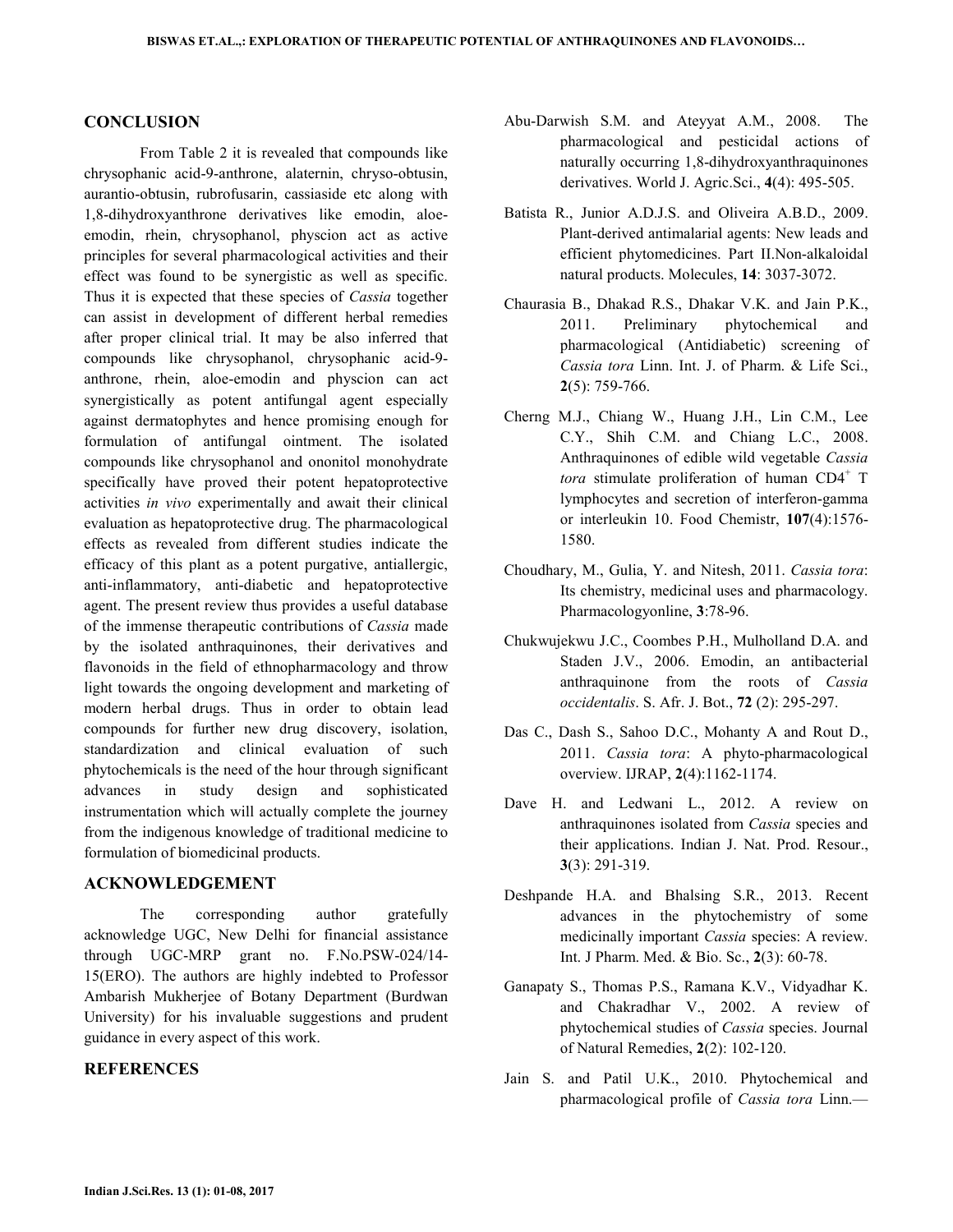An overview. Indian J. Nat. Prod. Resour., **1**(4): 430-437.

- Jang D.S., Lee G.Y., Kim Y.S., Lee Y.M., Kim C.S., Yoo J.L. and Kim J.S., 2007. Anthraquinones from the seeds of *Cassia tora* with inhibitory activity on protein glycation and aldose reductase. Bio Pharm Bull., **30**(11): 2207-2210.
- Kainsa S., Kumar P. and Rani P., 2012. Pharmacological potentials of *Cassia auriculata* and *Cassia fistula* plants: A review. Pak J. Biol. Sci., **15**: 408-417.
- Kathirval, A. and Sujatha, V., 2011-2012. Phytochemical studies of *Cassia occidentalis* Linn. flowers and seeds in various solvent extracts*.* IJPPR, **3**(4): 95-101.
- Khare C.P., 2004. Encyclopedia of Indian Medicinal Plants. Springer Publication, New York: 620.
- Ki M., Lim S.J., Lee H. and Nho C.W., 2015. *Cassia tora* seed extract and its active compound aurantioobtusin inhibit allergic responses in IgEmediated mast cells and anaphylactic models. J Agric Food Chem., **63**(41): 9037-9046.
- Lee G.Y., Jang D.S., Lee Y.M., Kim J.M. and Kim J.S.; 2006. Naphthopyrone glucosides from the seeds of *Cassia tora* with inhibitory activity on advanced glycation end products (AGEs) formation. Arch Pharm Res., **29**:587-590.
- Maity T.K. and Dinda S.C., 2003. Purgative activity of *Cassia tora* leaf extract and isolated aloeemodin. Indian J. Pharm. Sci., **65**(1): 93-95.
- Meena A.K., Niranjan U.S., Yadav A.K., Sing B., Nagariya A.K. and Rao, M.M., 2010. *Cassia tora* Linn. : A review on its ethnobotany, phytochemical, and pharmacological profile. J Pharm Res., **3**(3): 557-560.
- Meenupriya J., Vinisha A.S. and Priya P., 2014. *Cassia alata* and *Cassia auriculata*- Review of their bioactive potential. World J. Pharm Sci., **2**(12): 1760-1769.
- Pandeti S., Gunjan S., Paidipelli S., Tripathi R and Tadigoppula N., 2014. Anti-malarial activity of new emodin derivatives against *Plasmodium falciparum* chloroquine resistant strain. Nat Prod Chem Res., **2**: 150.
- Palanichamy S. and Nagarajan S., 1990. Analgesic activity of *Cassia alata* leaf extract and kaempferol-3-o-sophoroside . J Ethnopharmacol, **29**(1): 73-78.
- Palanichamy S. and Nagarajan S., 1990. Antiinflammatory activity of *Cassia alata* leaf extract and kaempferol-3-o-sophoroside . Fitoterapia, **61**(1): 44-47.
- Phongpaichit S., Pujenjob N., Rukachaisirikul V. and Ongsakul M., 2004. Antifungal activity from leaf extracts of *Cassia alata* L., *Cassia fistula* L. and *Cassia tora* L. Songklanakarin J. Sci. Technol., **26**(5): 741-748.
- Rani M.S., Emmanuel S., Sreekanth M.R. and Ignacimuthu S., 2010. Evaluation of *in vivo* antioxidant and hepatoprotective activity of *Cassia occidentalis* Linn. against paracetamolinduced liver toxicity in rats. Int J Pharmacy Pharm Sci., **2**(3): 67-70.
- Saravan R. and Pari L., 2005. Antihyperlipidemic and antiperoxidative effect of Diasulin, a polyherbal formulation in alloxan induced hyperglycemic rats. BMC Complement Altern Med., 5:14.
- Sastry A.V.S., Sastry V.G., Appalanaid B., Srinivas K. and Annapurna A., 2011. Chemical and pharmacological evaluation of aqueous extract of seeds of *Cassia occidentalis.* J.Chem.Pharm. Res*.,* **3**(2): 566-575.
- Singh B., Nadkarni J.R., Vishwakarma R.A., Bharate S.B., Nivsarkar M. and Anandjiwala S., 2012. The hydroalcoholic extract of *Cassia alata* (Linn.) leaves and its major compound rhein exhibits antiallergic activity via mast cell stabilization and lipoxygenase inhibition. J Ethnopharmacol, 141: 469-473.
- Singh S., Singh S.K. and Yadav A., 2013. A review on *Cassia* species: Pharmacological, traditional and medicinal aspects in various countries. AJPCT, **1**(3): 291-312.
- Varghese G.K., Bose L.V. and Habtemariam S., 2013. Antidiabetic activity of *Cassia alata* leaves: identification through  $\alpha$ -glucosidase inhibition studies. Pharm Biol., **51**(3): 345-349.
- Vijayalakshmi A. and Geetha M., 2014. Anti-psoriatic activity of flavonoids from *Cassia tora* leaves